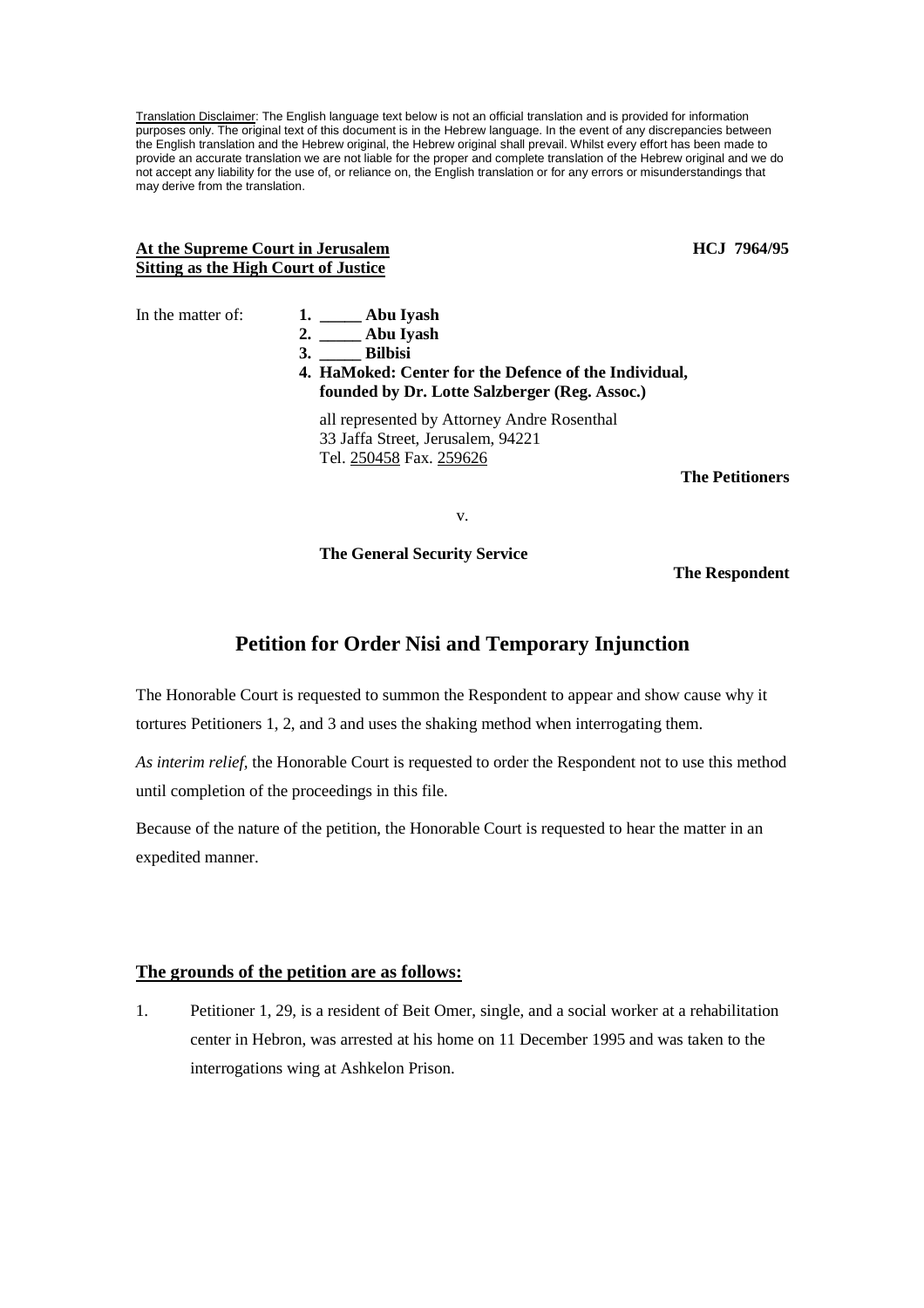2. Pursuant to Section 4 (1) of the Criminal Procedure Regulations (Meeting of Detainee with Attorney),  $5742 - 1981$ , the Respondent prevented the undersigned from meeting Petitioner 1 for a period of seven days.

The Respondent did not exercise its authority pursuant to Section 4 (b) of the Regulations following the filing of the petition with this Honorable Court in HCJ 7752/95, *Abu Iyash et al. v. General Security Service.*

- 3. On 20 December 1995, Petitioner 1 was allowed to meet with the undersigned. Also, the undersigned was informed that the Israel Police Force intended to request, on 20 December 1995, that the Military Court sitting in Ashkelon Prison extend the Petitioner's detention.
- 4. During the course of the hearing, the following contentions were made to the Military Court judge:
	- A. Petitioner 1 had been interrogated intensively on Tuesday, Wednesday, and Thursday of the previous week; when he was not being interrogated, he was held in the painful *shabach* position, that is, his hands were bound behind his back and tied by a noose to the wall, while he was seated on a small chair with a sack covering his head. Petitioner 1 was also prevented from sleeping throughout this period of his interrogation.
	- B. On Friday and Saturday, the Petitioner was not interrogated and was held in his cell by himself.
	- C. On Sunday, his interrogation resumed, as described above in Subsection A.
	- D. On Tuesday, 19 December, at around 3:00 A.M., an interrogator named Simon grabbed Petitioner 1 by his shoulders and shook him. After being shaken and while Petitioner 1 was sitting in front of another interrogator, named Sari, he began to suffer from a lack of air and strong chest pains, and requested to see a physician.
	- E. The Petitioner was taken to the Ashkelon Prison's clinic for examination. He was given an ECG and the results were given to the prison's physician, who decided that, based on the test results, he should be taken to the emergency room of the nearby hospital.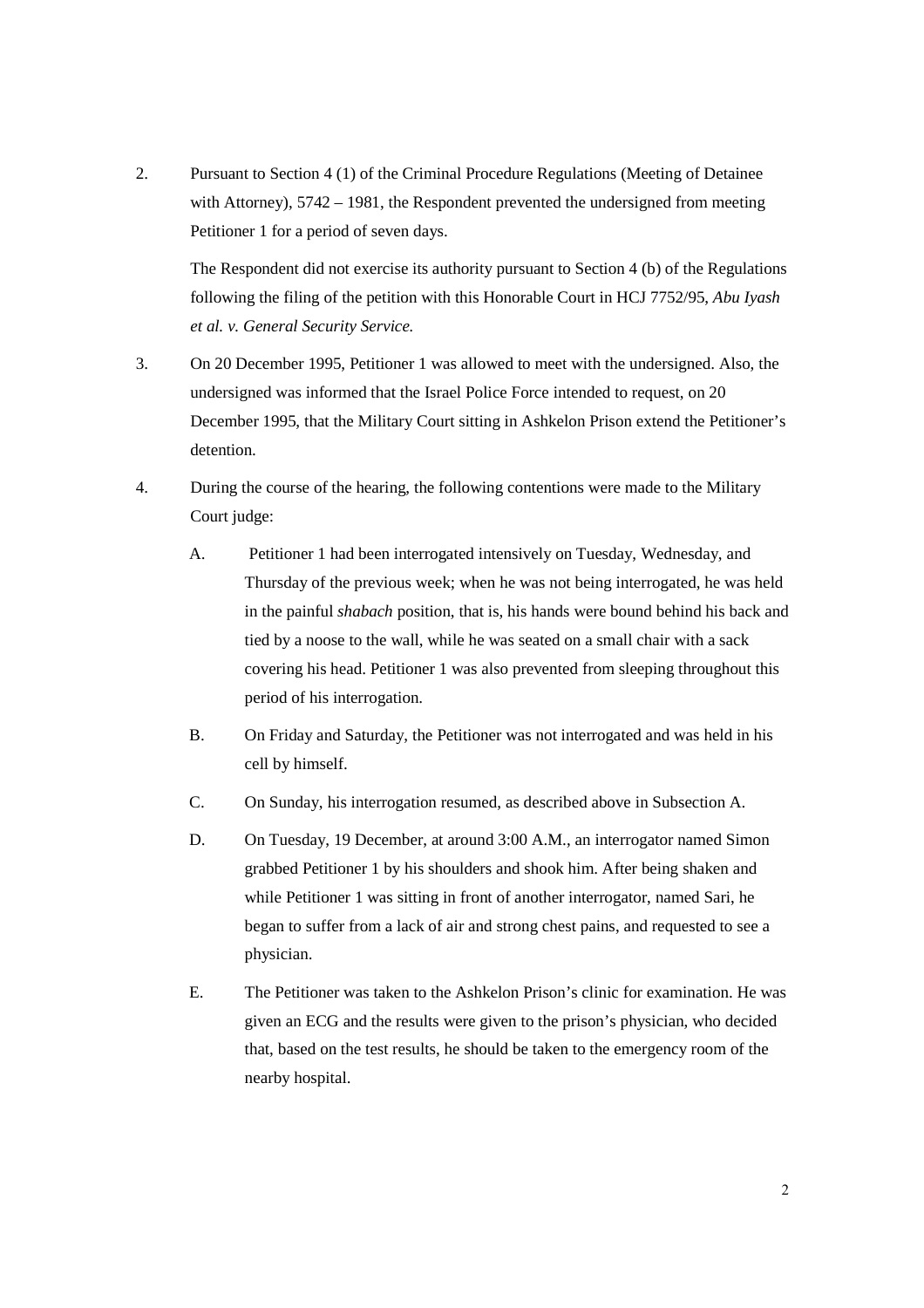- F. Petitioner 1 was examined in the emergency room of Barzilai Hospital, where it was determined that he was suffering from "atypical chest pain." Petitioner 1 was returned to the prison's clinic, where he spent the night. A copy of the medical file was not provided to the Petitioner's counsel, although the Waiver of Medical Confidentiality form was submitted to the head of the clinic, because the medical officer for the Southern Sector of the Prisons Service refused to authorize it.
- G. On 20 December 1995, prior to the hearing in the Military Court, another ECG was performed, and the results were the same as the first test. Despite this, the physician stated that Petitioner 1 was sufficiently fit for the interrogation to continue.
- H. It should be mentioned that the Petitioner was an administrative detainee twice in the past, once in 1992 for five months and a second time in 1993, for four months. The interrogators contend that he had carried out acts on behalf of the Popular Front, including shooting at vehicles, which the Petitioner denies.
- I. On the eve of the submission of the request to extend his detention, Petitioner 1 made no confession to the police.
- J. The Military Court extended the detention of Petitioner 1 for twenty-one days. The court expressed no opinion on the torturing described above. A copy of the court's decision is attached hereto and marked P/1.

K. An affidavit of Petitioner 1 is attached hereto and marked P/2.

- 5. Petitioner 2 is the brother of Petitioner 1, and he, too, was arrested on 11 December 1995, in Beit Omer. Petitioner 2 is a business administration student at the Jerusalem Open University. As in the case with Petitioner 1, the Respondent relied on Section 4 (a) of the Criminal Procedure Regulations (Meeting of Detainee with Attorney), 5742 – 1981, to prevent Petitioner 2 from meeting with the undersigned for a period of seven days.
- 6. At the time of the hearing on the extension of the detention of Petitioner 2, the court was provided the following information:
	- A. Petitioner 2 was interrogated from Tuesday to Thursday last week and was held in the *shabach* position on and off. He did not sleep.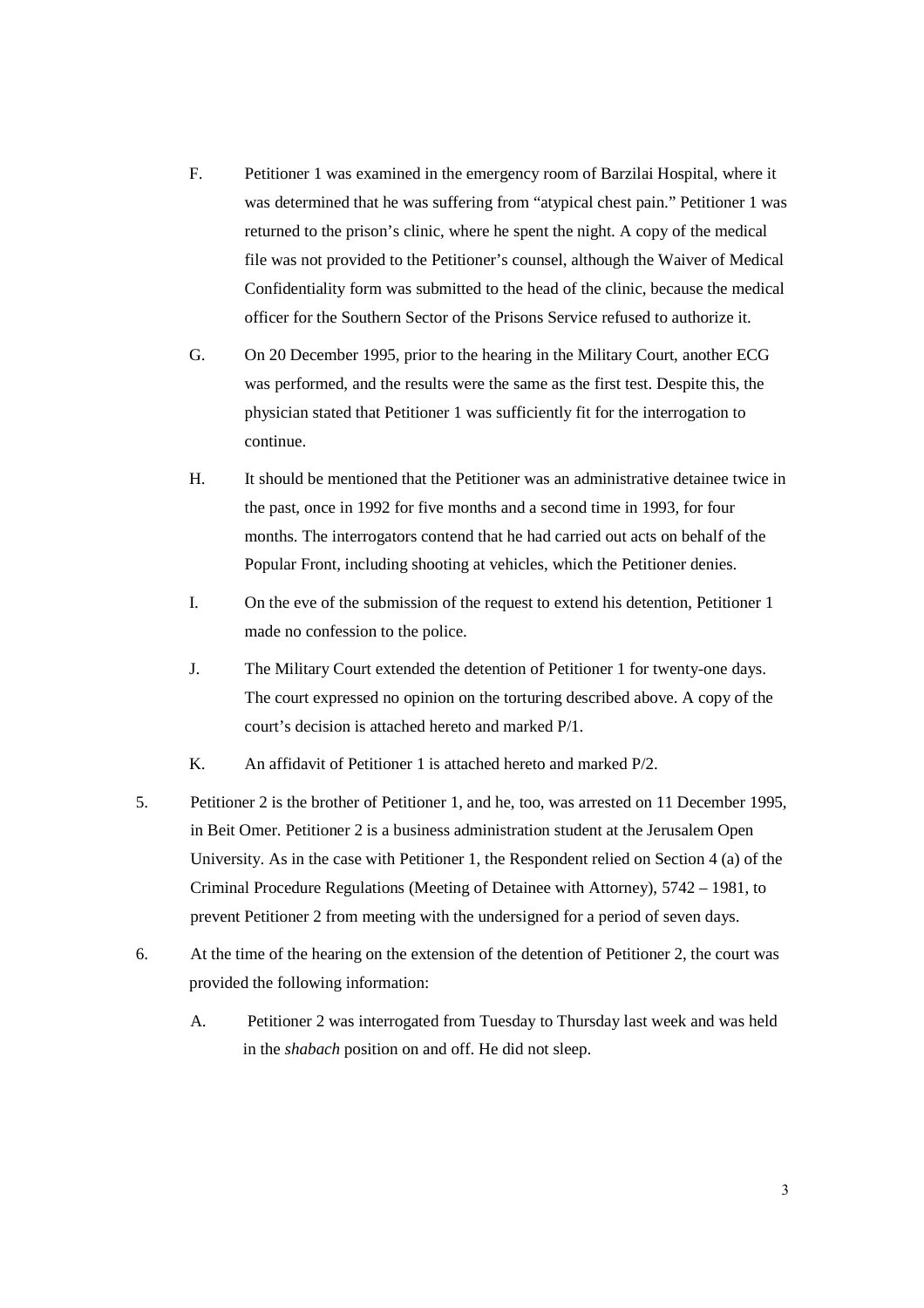- B. He was not interrogated on Friday and Saturday and was held in a windowless cell 2.5 meters X 2.5 meters in size, containing a mattress, blankets, water faucet, and toilet.
- C. The interrogation of Petitioner 2 recommenced on Sunday, and on Monday, he was shaken by an interrogator named Major, and by two other interrogators. When one interrogator became tired, another replaced him. When shaking him, the interrogators held him by the lapel. Both his head and the upper part of his body hurt.
- D. On 19 December 1995, Petitioner 2 was examined by a physician at the petitioner's request. The physician determined that he had kidney problems. He had not suffered such problems previously. In the case of this petitioner as well, the medical officer for the Southern Sector of the Prisons Service refused to provide a copy of the medical file to the petitioner's counsel.
- E. Petitioner 2 was questioned regarding a suspicion that he was a member of the Popular Front and regarding activity on behalf of the organization, which the Petitioner completely denied. No confession had been given to the police prior to the hearing on the Police Force's request to extend his detention.
- F. Petitioner 2 was held in administrative detention for five months in 1989, and was previously sentenced by the Military Court in Hebron to two months' imprisonment for stone-throwing. In 1993, he was arrested for seven days and then released.
- G. The affidavit of Petitioner 2 is attached hereto and marked P/3.
- 7. As in the case of Petitioner 1, the Military Court did not express any opinion on the torture of the Petitioner and extended his detention by twenty-one days. A copy of the court's decision is attached hereto and marked P/4.
- 8. Petitioner 3, 27, a resident of Jabala, is married and has three children. He owns a clothes factory in Jabala in which he employs 60-70 employees. He was arrested on 6 December 1995 at Erez checkpoint when he requested to replace his magnetic card. His detention was extended by twenty-one days a few days ago.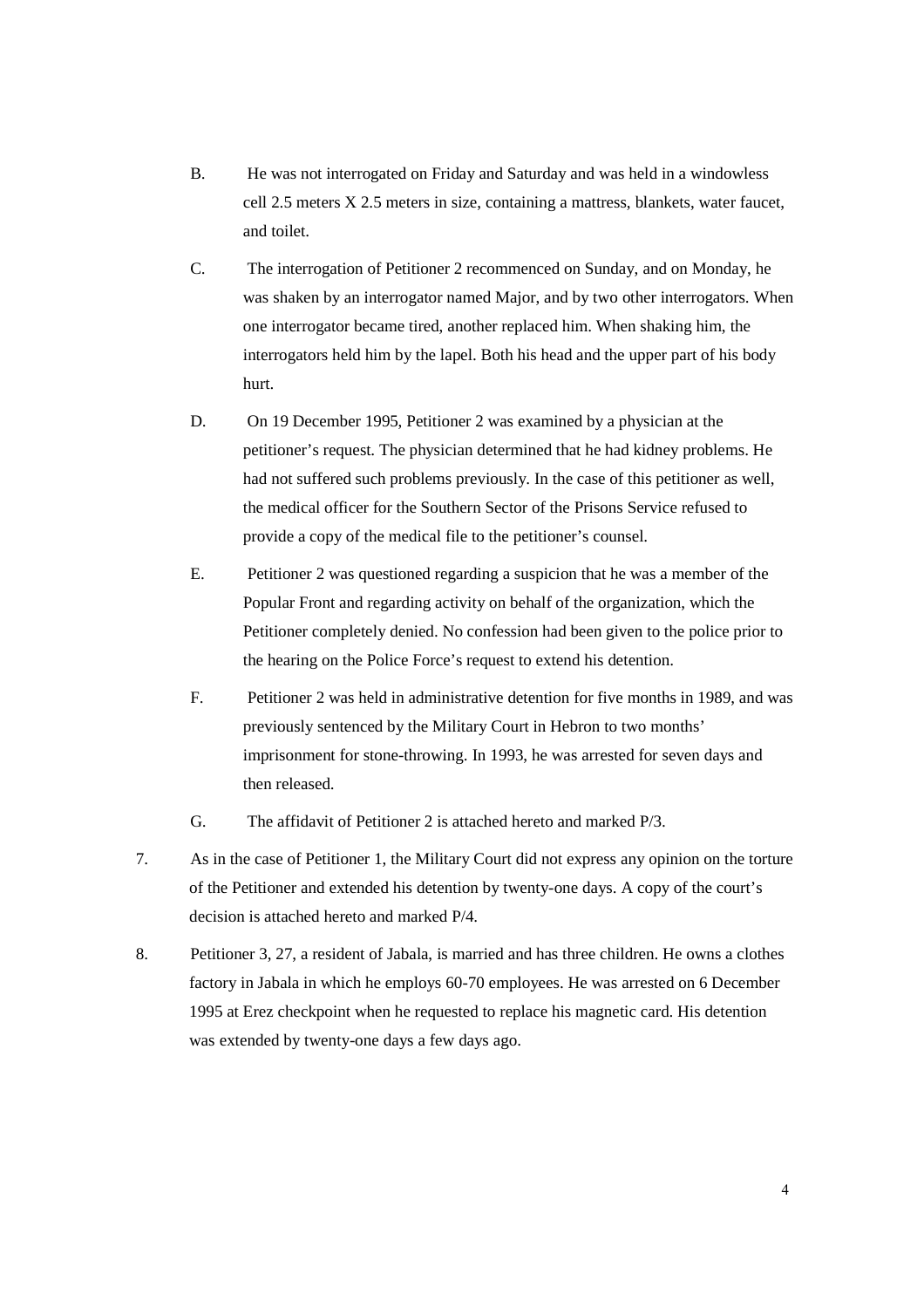- 9. A. During the interrogation by the Respondent, Petitioner 3 was held in the interrogation room or in the *shabach* position, described above, and was deprived of sleep.
	- B. The interrogators also shake him. He recalls that interrogators named Captain Hadi and Midhat shook him and continued to shake him at frequent intervals. His shirt was torn as a result.
	- C. Petitioner 3 complained of headaches and was examined by a physician, who gave him aspirin.
	- D. During a visit by counsel on 20 December, Petitioner 3 showed him marks on the upper part of his body.
	- E. His hands were swollen from being cuffed for hours on end.
	- F. Petitioner 3 has difficulty walking because of the movements that the interrogators force him to do, and his thighs hurt as a result. When he refuses to do the movements, the interrogators hold him by the cuffs and force him to do the movements.
	- G. The interrogators of Petitioner 3 contend that he has information about persons in Islamic Jihad with whom he has ties, and that he was in a vehicle in Israel at the time of the attack at Beit Lid. The Petitioner does not recall where he was at the time of the attack. The Petitioner does not know anybody who has ties with Islamic Jihad. No testimony was taken from him.
	- H. The affidavit of Petitioner 3 is attached hereto and marked P/5.
- 10. Petitioner 4 is a non-profit society whose purpose is to aid persons who fall victim to violence, maltreatment, or violation of their fundamental rights by governmental authorities, particularly by assisting persons who need help in submitting their complaints to the authorities.
- 11. The interrogation methods that the Respondent uses against Petitioners 1, 2, and 3 cause them severe pain and suffering: grabbing Petitioner 1's shoulders and shaking him caused a heart malfunction and a feeling of insufficient supply of oxygen to the lungs. Grabbing Petitioner 2's lapel of his garment and shaking him caused him headaches and kidney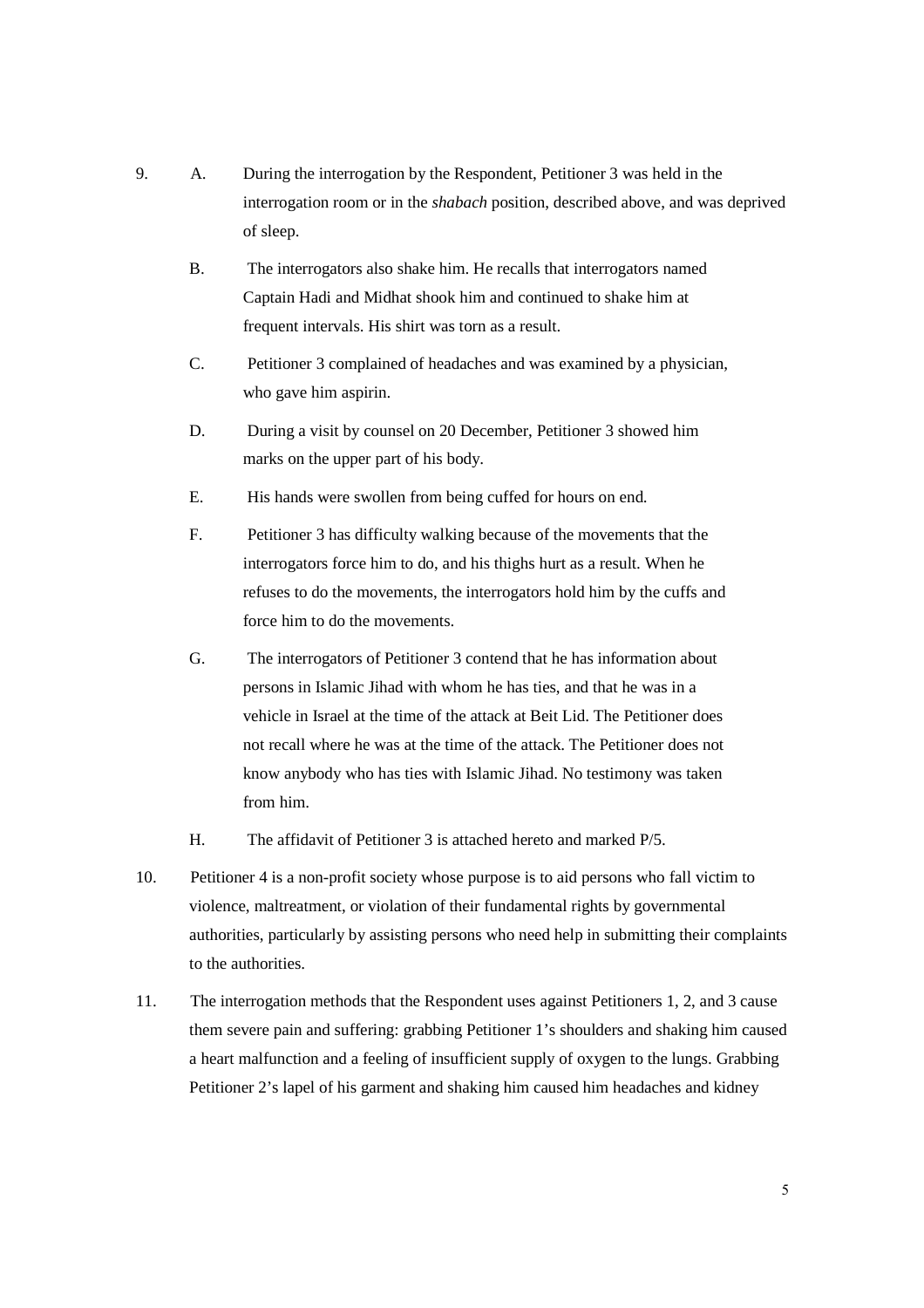problems. Grabbing Petitioner 3 by the lapel of his garment and shaking him caused him headaches.

- 12. A. The Petitioners contend that, from the moment that the state signed the Convention against Torture and Other Cruel, Inhuman or Degrading Treatment or Punishment and ratified it on 4 August 1991, it should be held that this method falls within the term "torture" as it is defined in Section 1 of the Convention.
	- B. The Honorable Court has already ruled, in Civ. App. 1137/93, *Askar v. Heyms, Piskei Din* 48 (3) 641, 659, the Honorable Justice Heshin writing for the Court, that:

**Indeed, it is understood that there is and should be a bridge between law and the convention; that the two are compatible and not inconsistent (**see A. Barak, *Interpretation in Law, Vol. 2, Statutory Interpretation* (Nevo, 5753 – 1993) 575

- 13. The Honorable Court is requested to hold that the acts of the Respondent or persons on its behalf against Petitioners 1, 2, and 3, as described above, are manifestly unlawful.
- 14. A. The Petitioners contend that even under present legislation Section 277 of the Penal Law, 5737–1970 – it is absolutely forbidden for a public official to use or order the use of force or violence against a person to squeeze out an admission of, or information about, a criminal offense.
	- B. No statute allows interrogators on behalf of the Respondent to hold Petitioners 1, 2, and 3 with their hands bound behind their backs, their legs shackled, sitting for hours on hours on a small chair, suffocating and lacking air because their heads are covered with sacks.
- 15. The Petitioners refer to the decision of the Honorable Court in HCJ 355/79, *Katlan v. General Security Service, Piskei Din* 34 (3) 294, in which it was held that it is impermissible to give a detainee or prisoner an enema without his consent, even if there is a suspicion that he holds dangerous drugs in his body. In *Katlan,* the Court stated, at page 755:

## **Clearly, and without need for pondering the a blood test will not be made against the will of the patient, and the**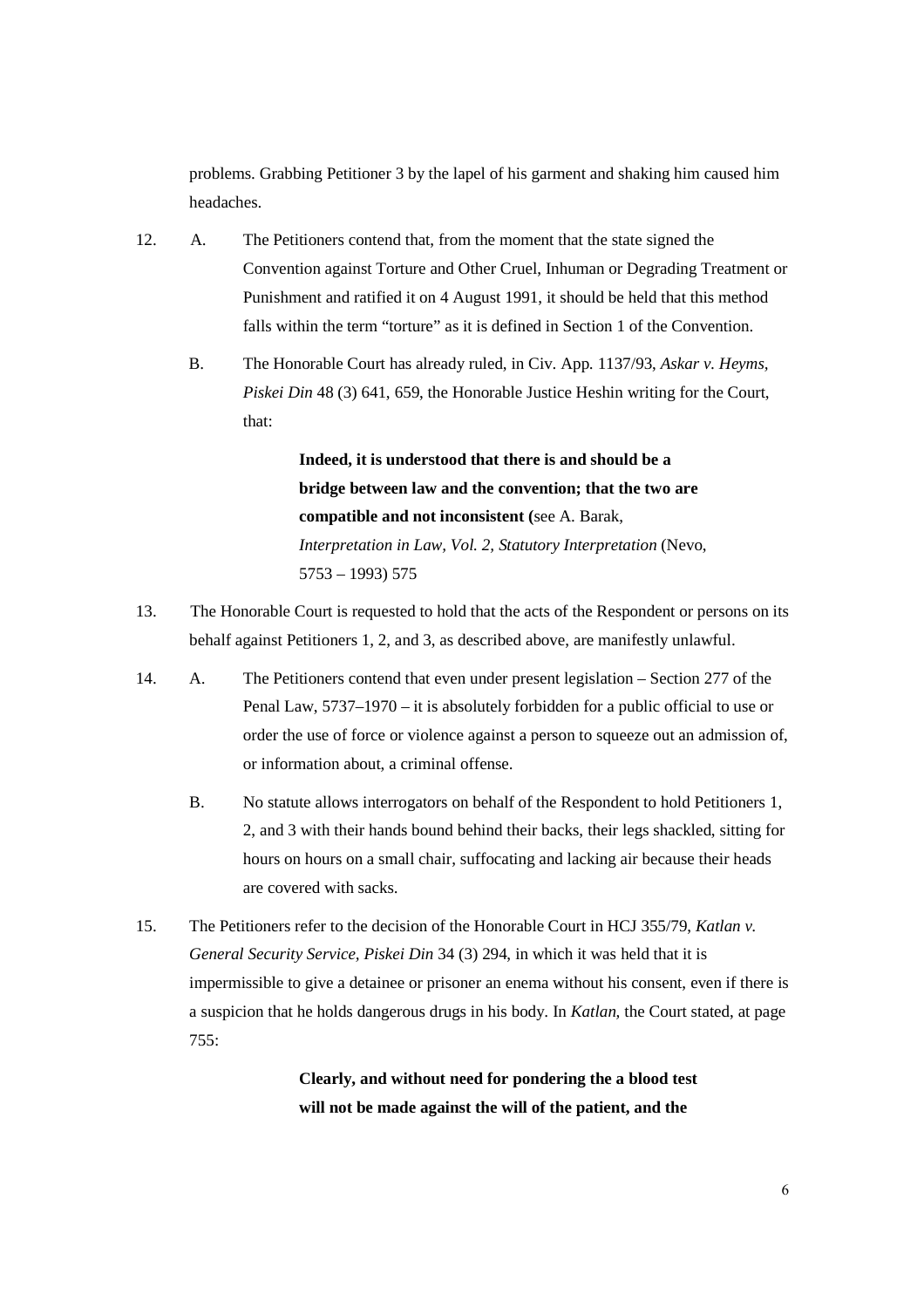**court is not empowered to order this test by force without a clear and express statute enacted by the Knesset. The right not to suffer bodily harm is one of the basic rights of a person in Israel, and is part of the individual's right to personal liberty.** 

The Petitioners will argue that the interrogation methods that the Respondent uses against them during interrogation must not impair their health.

- 16. The Petitioners contend that the [Respondent's] use of shaking violates the Basic Law: Human Dignity and Liberty.
- 17. The Petitioners further contend that even if persons interrogated by General Security Service agents file complaints with the official in charge of complaints in the Department for the Investigation of Police, in the Ministry of Justice, there is no certainty that their complaints will be investigated. The Petitioners' counsel acted in accordance with the recommendation of the Respondent's counsel [i.e., to file such a complaint] in the framework of another petition to this Honorable Court, HCJ 6536/95, *Abu Zaida v. General Security Service*, which also involved shaking. Attached hereto and marked P/6 and P/7 are copies of the complaint and the response of Attorney Schender, head of the Department for the Investigation of Police, in the Ministry of Justice. Attorney Schender writes, in the said Appendix P/7, as follows:

**Following a review of all the investigation material, I have concluded that no conclusions can be made vis-à-vis any of the persons who interrogated your client.** 

The complaint, Appendix P/6, the interrogee contended that:

**During his interrogation, primarily over the first six days of interrogation, he was interrogated twenty-four hours a day by a team of interrogators. They prevented him from sleeping for several days. He was interrogated by interrogators who were referred to as Midhat, Avner, Hadi and Najib. His interrogators grabbed the petitioner by the lapel of his garment and shook him for six to ten times. The petitioner lost consciousness as a result of the shaking, and the interrogators lifted him up from the floor and put him on a chair. The muscles in the back of his neck hurt**